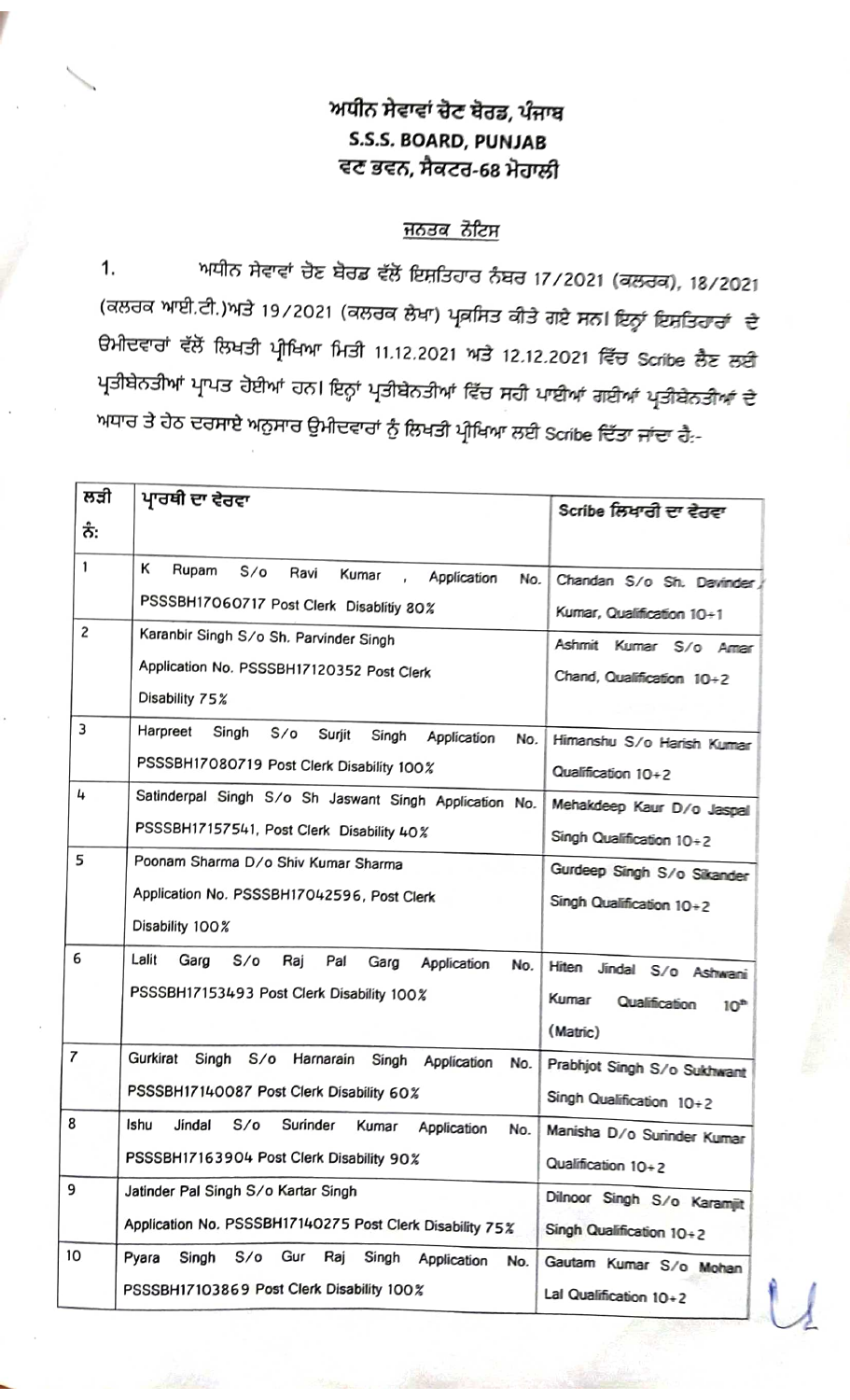| 11 |                                                                         |                                       |
|----|-------------------------------------------------------------------------|---------------------------------------|
|    | Pooja Khatak S/o Bhira Application No. PSSSBH17125367                   | Rahul Kumar S/o Surinder              |
|    | Post Clerk Disability 100%                                              | Kumar Qualification 10+2              |
| 12 | Abhishek Chaudhary S/o Shamsher Chaudhary Application No.               | Manpreet Kaur D/o Resham              |
|    | PSSSBH17087473 Post Clerk Disability 100%                               | Singh Qualification 10+2              |
| 13 | Mukul<br>Goyal<br>$S/\sigma$<br>Rajneesh<br>Goyal<br>Application<br>No. | Shallu<br>$D/\sigma$<br>Shri<br>Pal   |
|    | PSSSBH17104460 Post Clerk Disability 75%                                | Qualification 10+2                    |
| 14 | Aman<br>Jindal<br>S/O<br>Sanjeev<br>Jindal<br>Application<br>No.        | Moksh Garg S/o Vipin Kumar            |
|    | PSSSBH17126794 Post Clerk Disability 75%                                | Qualification 10 <sup>th</sup> Matric |
| 15 | Jasbir<br>Singh<br>S/O<br>Balwinder<br>Singh<br>Application<br>No.      | Vinayak Singh S/o Karamjeet           |
|    | PSSSBH17061103 Post Clerk Disability 80%+20%                            | Singh Qualification 10+2              |
| 16 | Aman<br>Kumar<br>S/O<br>Amresh<br>Kumar<br>Application<br>No.           | Saloni D/o Ravinder Kumar             |
|    | PSSSBH17040647 Post Clerk<br>Disability 100%                            | Qualification 10+2                    |
| 17 | Amanpreet<br>Kaur<br>$D/\sigma$<br>Jagir<br>Singh<br>Application<br>No. | Lovepreet Kaur D/o Hoshiar            |
|    | PSSSBH17166862 Post Clerk Disability 70%                                | Singh Qualification 12 <sup>th</sup>  |
| 18 | Sarvarinder<br>Singh S/o Jagroop Singh Application<br>No.               | Mehakdeep<br>Singh<br>$S/\sigma$      |
|    | PSSSBH17062657 Post Clerk Disability 60%                                | Inderjeet Singh Qualification         |
|    |                                                                         | $10+2$                                |
| 19 | Abhishek<br>Mittal<br>$S/\sigma$<br>Roshan<br>Lal<br>Application<br>No. | Harsh<br>Arora<br>$S$ /o<br>Nand      |
|    | PSSSBH17032846 Post Clerk Disability 40%+75%                            | Kishore Qualification 10+2            |

2.

ਹੇਠ ਦਰਸਾਈਆਂ Scribe ਲੈਣ ਦੀਆਂ ਪ੍ਰਤੀਬੇਨਤੀਆਂ ਨੂੰ ਰਿਜੈਕਟ ਕੀਤਾ ਗਿਆ ਹੈ:-

| ਲੜੀ            | ਪ੍ਰਾਰਥੀ ਦਾ ਵੇਰਵਾ                                 |                                               |
|----------------|--------------------------------------------------|-----------------------------------------------|
|                |                                                  | ਰਿਜੈਕਟ ਦਾ ਕਾਰਨ                                |
| ਨੰ:            |                                                  |                                               |
| 1              | Manjit Kumar S/O Lal Chand<br>Application<br>No. | ਪ੍ਰਾਰਥੀ ਵੱਲੋਂ ਲਿਖਾਰੀ ਦਾ ਵੇਰਵਾ ਮੁਹੱਈਆ          |
|                | PSSSBH17053463, Post Clerk Disability 100%       | ਨਹੀਂ ਕਰਵਾਇਆ ਹੈ।                               |
| $\overline{c}$ | Arshdeep Singh S/o Chava Ram Application No.     | Physical Limitation ਸਰਟੀਫਿਕੇਟ ਪੇਸ਼            |
|                | PSSSBH17002399 Post Clerk Disablity 40%          | ਨਹੀਂ ਕੀਤਾ ਹੈ।                                 |
| 3              | Amandeep S/o<br>Kamaljeet<br>Application<br>No.  | Physical Limitation ਸਰਟੀਫਿਕੇਟ ਪੇਸ਼            |
|                | PSSSBH17074005 Post Clerk Disability 75%         | ਨਹੀਂ ਕੀਤਾ ਹੈ।                                 |
| 4              | Kumar S/o Sunil Dutt Application<br>Vijay<br>No. | 1 Physical Limitation ਸਰਟੀਫਿਕੇਟ               |
|                | PSSSBH17047562 Post Clerk Disability 100%        | ਪੇਸ਼ ਨਹੀਂ ਕੀਤਾ ਹੈ।                            |
|                |                                                  | 2 ਪ੍ਰਾਰਥੀ ਵੱਲੋਂ ਪੇਸ਼ ਕੀਤੇ ਗਏ ਲਿਖਾਰੀ           |
|                |                                                  | ਦੀ ਯੋਗਤਾ Graduation ਹੈ।                       |
| 5              | Monika Choudhary D/o Ram Parvesh Application No. | $\mathbf{1}$<br>Physical Limitation ਸਰਟੀਫਿਕੇਟ |
|                | PSSSBH17041805 Post Clerk Disability             | ਪੇਸ਼ ਨਹੀਂ ਕੀਤਾ ਹੈ।                            |
|                |                                                  | 2 ਪ੍ਰਾਰਥਣ ਵੱਲੋਂ ਪੇਸ਼ ਕੀਤੇ ਗਏ ਲਿਖਾਰੀ           |
|                |                                                  | ਦੀ ਯੋਗਤਾ Graduation ਹੈ।                       |